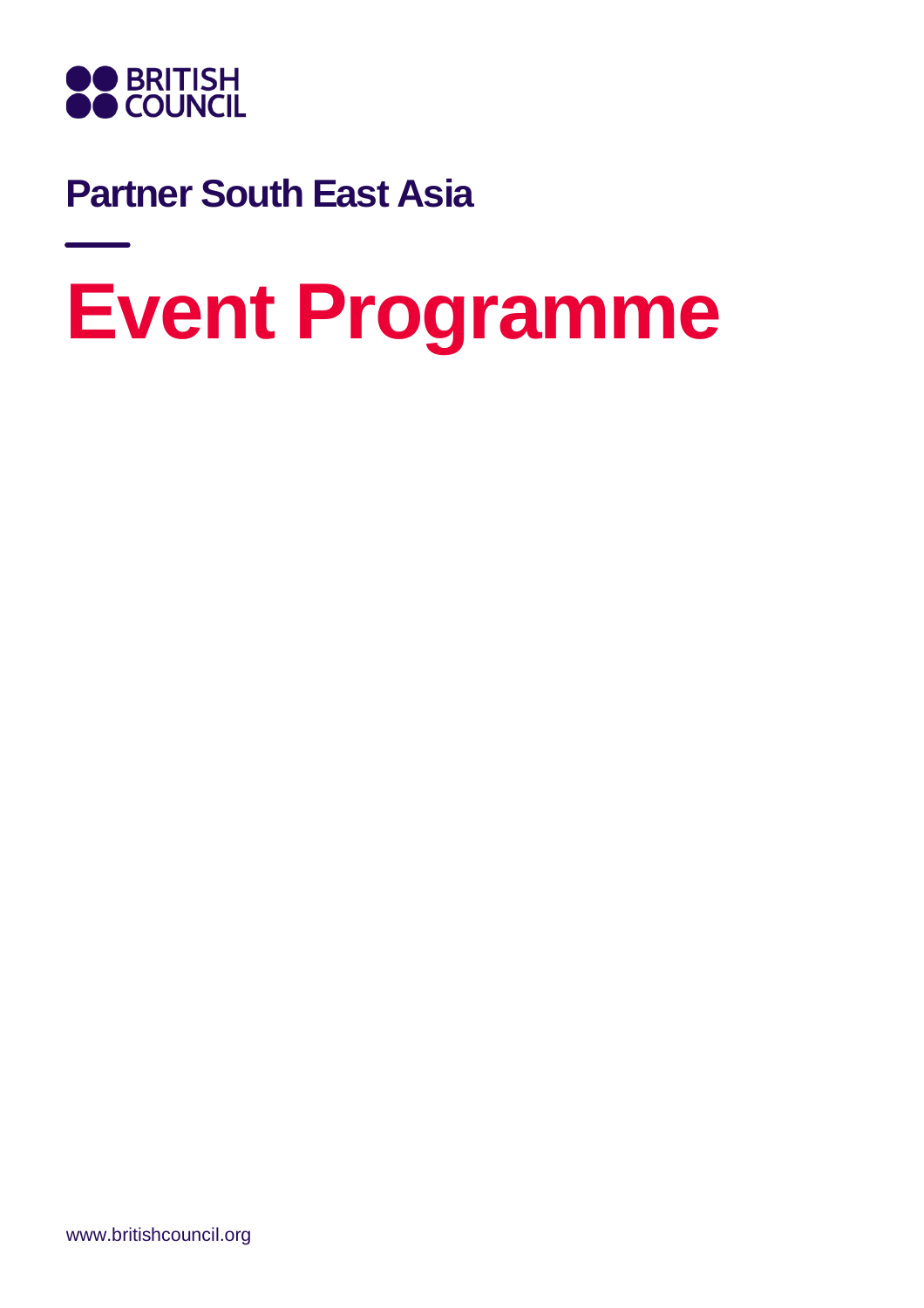## **Event Programme Overview**

| <b>Date</b> | <b>Time</b><br>(UK) | <b>Session Name</b>                                                       | <b>Session Type</b>           |
|-------------|---------------------|---------------------------------------------------------------------------|-------------------------------|
| 22.11.2021  | $09:00 -$<br>10:15  | Partner South East Asia: Arts and<br><b>Culture Matters</b>               | Opening                       |
|             | $10:30 -$<br>11:30  | <b>Creative Economy: How Networks</b><br><b>Shape Creative Ecosystems</b> | Thematic                      |
| 23.11.2021  | $09:00 -$<br>10:30  | Indonesia: Beyond the Art of<br>'Nongkrong'                               | Country<br><b>Briefing</b>    |
|             | $10:45 -$<br>12:15  | Malaysia Now: Arts and Culture<br>Mosaic                                  | Country<br><b>Briefing</b>    |
|             | $12:30 -$<br>13:30  | Climate Change: What Does it Mean<br>for Arts and Cultural Rights?        | Thematic                      |
| 24.11.2021  | $09:00 -$<br>10:30  | The Viet Nam Connections                                                  | Country<br><b>Briefing</b>    |
|             | $10:45 -$<br>12:15  | Thailand: Arts for Change                                                 | Country<br><b>Briefing</b>    |
|             | $12:30 -$<br>13:30  | Arts for All?                                                             | Thematic                      |
| 25.11.2021  | $09:00 -$<br>10:30  | <b>Entry Points Between the</b><br>Philippines and UK                     | Country<br><b>Briefing</b>    |
|             | $10:45 -$<br>11:45  | <b>Connections That Count</b>                                             | Live<br>Networking<br>Session |

**Networking and Country Pavilions will be available throughout the event.**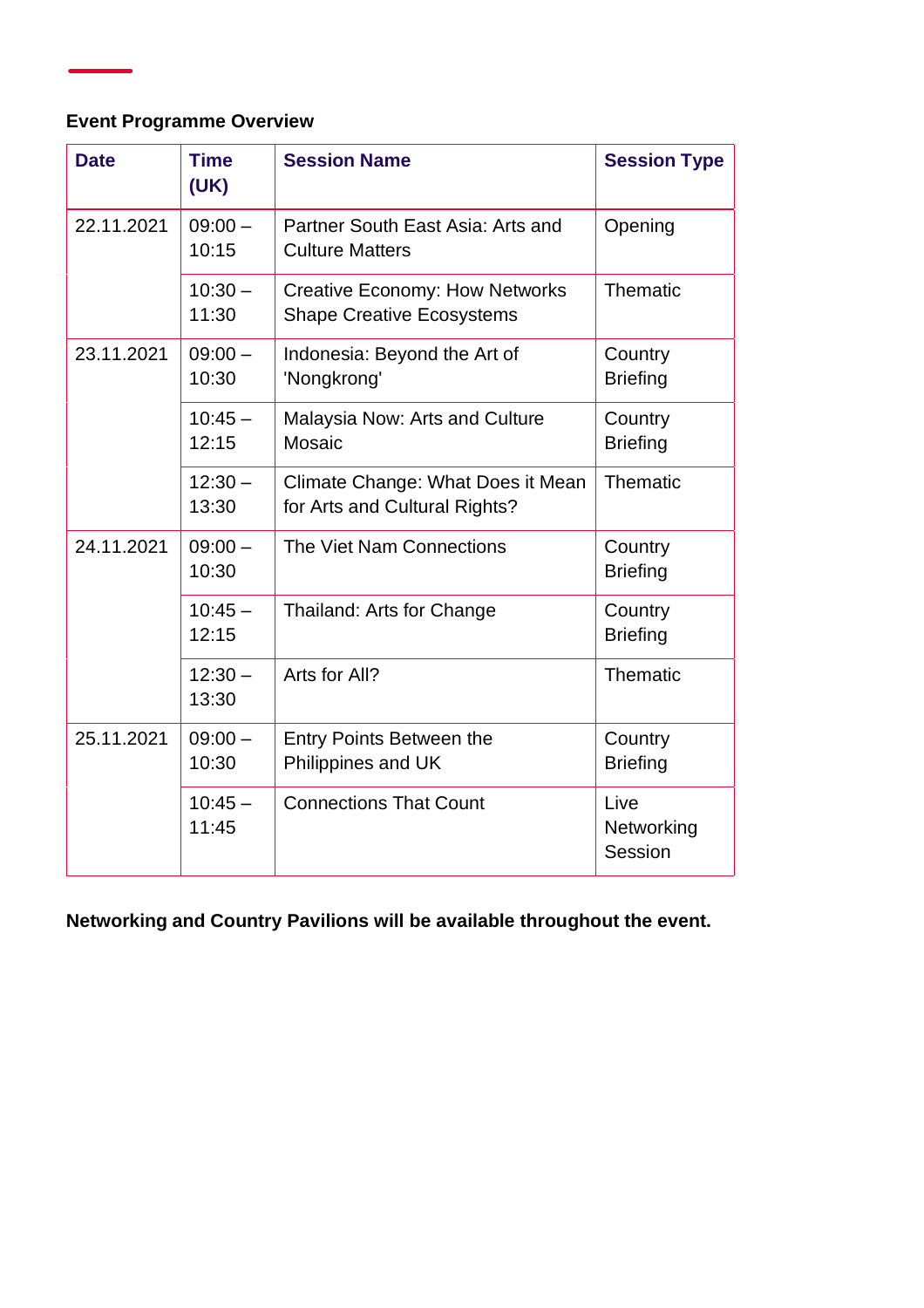## **Detailed Event Programme**

| <b>Date</b> | <b>Time</b><br>(UK) | <b>Session</b>                                                                                                                                                                                                                                                                                                                                                                                                                                                                                                                                                             | <b>Session</b><br><b>Type</b> |
|-------------|---------------------|----------------------------------------------------------------------------------------------------------------------------------------------------------------------------------------------------------------------------------------------------------------------------------------------------------------------------------------------------------------------------------------------------------------------------------------------------------------------------------------------------------------------------------------------------------------------------|-------------------------------|
| 22.11.2021  | $09:00 -$<br>10:15  | <b>Partner South East Asia: Arts and Culture</b><br><b>Matters</b>                                                                                                                                                                                                                                                                                                                                                                                                                                                                                                         | Opening                       |
|             |                     | The Opening Session will provide participants with<br>an understanding of the context and dynamism of<br>the arts and culture ecosystem across the South<br>East Asia region. Caroline Meaby, Director<br>Network, Arts, British Council will welcome<br>participants to the 4-day programme with her<br>opening remarks.                                                                                                                                                                                                                                                  |                               |
|             |                     | The keynote speech will be presented by Duong<br>Bích Hạnh, Chief Culture Unit, UNESCO Bangkok<br>who will present a recent publication, Backstage:<br>Managing Creativity and the Arts in South-East<br>Asia which draws on the findings of a recent study<br>of the creative sector in the South East Asian<br>region. Angela Chan will then moderate a panel<br>discussion inviting artists, creative practitioners<br>and academics from across the UK and South<br>East Asia to share their own personal and<br>professional experiences of UK-SEA<br>collaborations. |                               |
|             |                     | <b>Moderator:</b><br>Angela Chan, Head of Inclusion and<br>Doctoral Researcher at StoryFutures at<br>Royal Holloway, University of London, UK                                                                                                                                                                                                                                                                                                                                                                                                                              |                               |
|             |                     | *Speakers:                                                                                                                                                                                                                                                                                                                                                                                                                                                                                                                                                                 |                               |
|             |                     | Duong Bích Hạnh, Programme Specialist<br>and Chief Culture unit, UNESCO Bangkok<br><b>Ben Eaton, Technical Director, Invisible</b><br>٠<br>Flock, UK<br>Camelia Harahap, Head of Arts Indonesia,<br><b>British Council</b><br><b>Caroline Meaby, Director Network Arts,</b>                                                                                                                                                                                                                                                                                                |                               |
|             |                     | <b>British Council</b>                                                                                                                                                                                                                                                                                                                                                                                                                                                                                                                                                     |                               |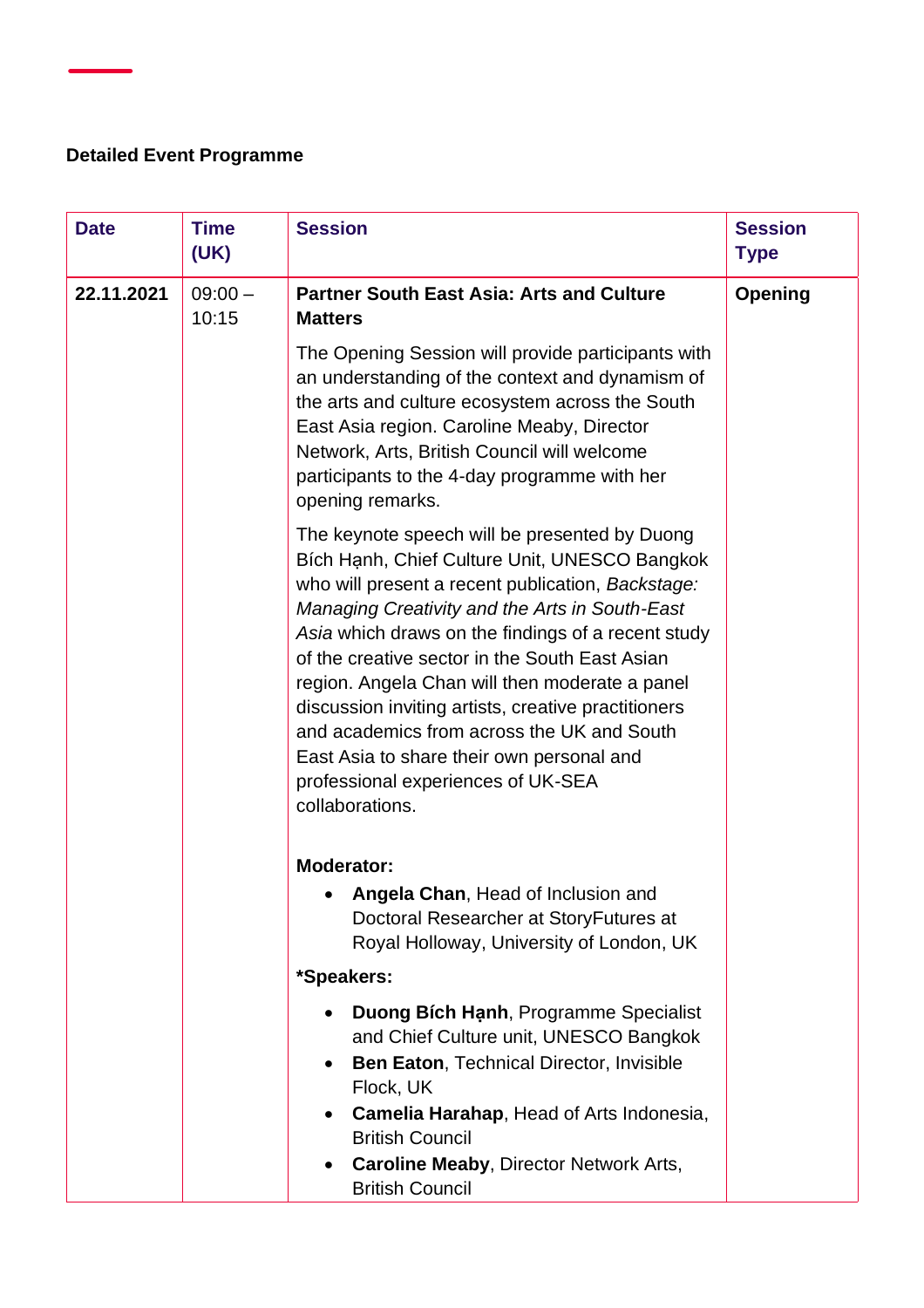|            |                    | Hugh Moffatt, Country Director Indonesia<br>$\bullet$<br>and South East Asia Cluster Lead, British<br>Council<br>Farid Rakun, ruangrupa Collective,<br>Indonesia<br><b>Carol Sinclair, Project Manager, Applied</b><br>Arts Scotland, UK<br>Dr Khemmiga Teerapong, Lecturer at<br>Bangkok University, Thailand<br>Baby Ruth Villarama, Filmmaker and Co-<br>$\bullet$<br>founder, Voyage Studios, Philippines<br>Tarek Virani, Associate Professor of<br>$\bullet$<br>Creative Industries at the Faculty of Arts,<br><b>Creative Industries and Education at</b><br>University of West England, UK                                                                                                                                                                                                                                                                                                                                                                                                                                                                                                                            |                 |
|------------|--------------------|-------------------------------------------------------------------------------------------------------------------------------------------------------------------------------------------------------------------------------------------------------------------------------------------------------------------------------------------------------------------------------------------------------------------------------------------------------------------------------------------------------------------------------------------------------------------------------------------------------------------------------------------------------------------------------------------------------------------------------------------------------------------------------------------------------------------------------------------------------------------------------------------------------------------------------------------------------------------------------------------------------------------------------------------------------------------------------------------------------------------------------|-----------------|
| 22.11.2021 | $10:30 -$<br>11:30 | <b>Creative Economy: How Networks Shape</b><br><b>Creative Ecosystems</b><br>The session aims to demonstrate the significance<br>of networks in building stronger and more inclusive<br>creative economies – with a twist! Set to take place<br>during an imagined dinner party, the conversations<br>will tell stories of impact generated through<br>networks, from the points of view of creative hubs,<br>creative entrepreneurs and cities.<br><b>Moderator:</b><br>Clare Reddington, CEO, Watershed &<br><b>Trustee, British Council</b><br><b>Speakers:</b><br>Duangrit Bunnag, Founder, Architect<br>Limited (DBALP), Thailand<br>Butch Carungay, Focal Point, Cebu<br>$\bullet$<br><b>UNESCO Creative City of Design,</b><br>Philippines<br>Dina Dellyana, Coordinator, Global Center<br>$\bullet$<br>of Excellence and International Cooperation<br>for Creative Economy (GCINC), Indonesia<br>Tom Fleming, Director, Tom Fleming<br>$\bullet$<br><b>Creative Consultancy, UK</b><br>Dr Marlen Komorowsk, Impact Analyst,<br>$\bullet$<br><b>Creative Economy Unit, Cardiff University</b><br>Live art illustrator: | <b>Thematic</b> |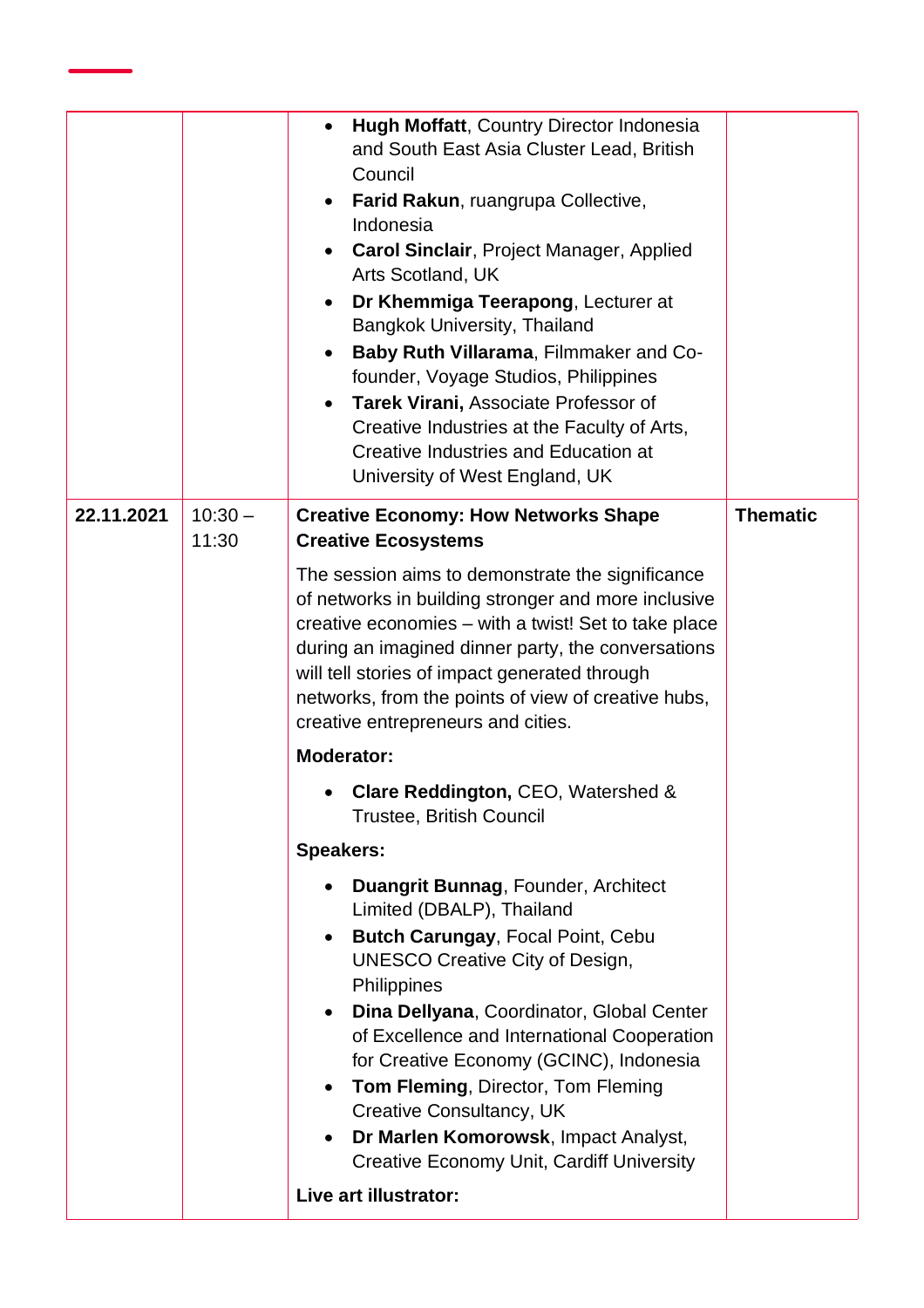|            |                    | <b>Pushpin Visuals, Philippines</b><br>$\bullet$                                                                                                                                                                                                                                                                                                                                                                                                                                                                                                                                                                                                                                                                                                                                                                                                                                                    |                            |
|------------|--------------------|-----------------------------------------------------------------------------------------------------------------------------------------------------------------------------------------------------------------------------------------------------------------------------------------------------------------------------------------------------------------------------------------------------------------------------------------------------------------------------------------------------------------------------------------------------------------------------------------------------------------------------------------------------------------------------------------------------------------------------------------------------------------------------------------------------------------------------------------------------------------------------------------------------|----------------------------|
| 23.11.2021 | $09:00 -$<br>10:30 | Indonesia: Beyond the Art of 'Nongkrong'<br>The session will highlight the landscape of the arts,<br>culture and creative economy sector in Indonesia,<br>by presenting the overview of the sector and<br>insights produced from our recent research in<br>Festivals and Cultural Cities. We will continue with<br>a conversation titled 'Indonesia - the art of<br>Nongkrong' led by Adam Pushkin with artists from<br>both Indonesia and UK who have been involved in<br>developing UK-ID partnerships, about the magic of<br>collaboration and how UK and Indonesia can learn<br>from each other during this journey.                                                                                                                                                                                                                                                                            | Country<br><b>Briefing</b> |
|            |                    | <b>Moderator:</b><br><b>Adam Pushkin, Freelance Producer and</b><br>Consultant, UK                                                                                                                                                                                                                                                                                                                                                                                                                                                                                                                                                                                                                                                                                                                                                                                                                  |                            |
|            |                    | Speakers:<br><b>Sarah Archdeacon, Artistic Director, Corali</b><br>$\bullet$<br>Dance Company, UK<br><b>Tom Fleming, Tom Fleming Creative</b><br>$\bullet$<br>Consultancy, UK<br>Linda Hoemar Abidin, Treasurer,<br>Executive Board, Koalisi Seni (Indonesian<br><b>Arts Coalition)</b><br>Camelia Harahap, Head of Arts Indonesia,<br><b>British Council,</b><br>Felencia Hutabarat, Co-founder, Jogja<br>Festivals, Indonesia<br>Tita Larasati, Council Member,<br><b>International Advisory Council for Creative</b><br><b>Industries Policy and Evidence Centre</b><br>(PEC) & Deputy Strategic Partnership,<br><b>Indonesia Creative Cities Network</b><br>Jack Lowe, Artistic Director/CEO/Technical<br>Dramaturg, curious directive, UK<br>Hana Madness, Visual Artist, Indonesia<br><b>Hugh Moffatt, Country Director Indonesia</b><br>and South East Asia Cluster Lead, British<br>Council |                            |
| 23.11.2021 | $10:45 -$<br>12:15 | <b>Malaysia Now: Arts and Culture Mosaic</b>                                                                                                                                                                                                                                                                                                                                                                                                                                                                                                                                                                                                                                                                                                                                                                                                                                                        | Country<br><b>Briefing</b> |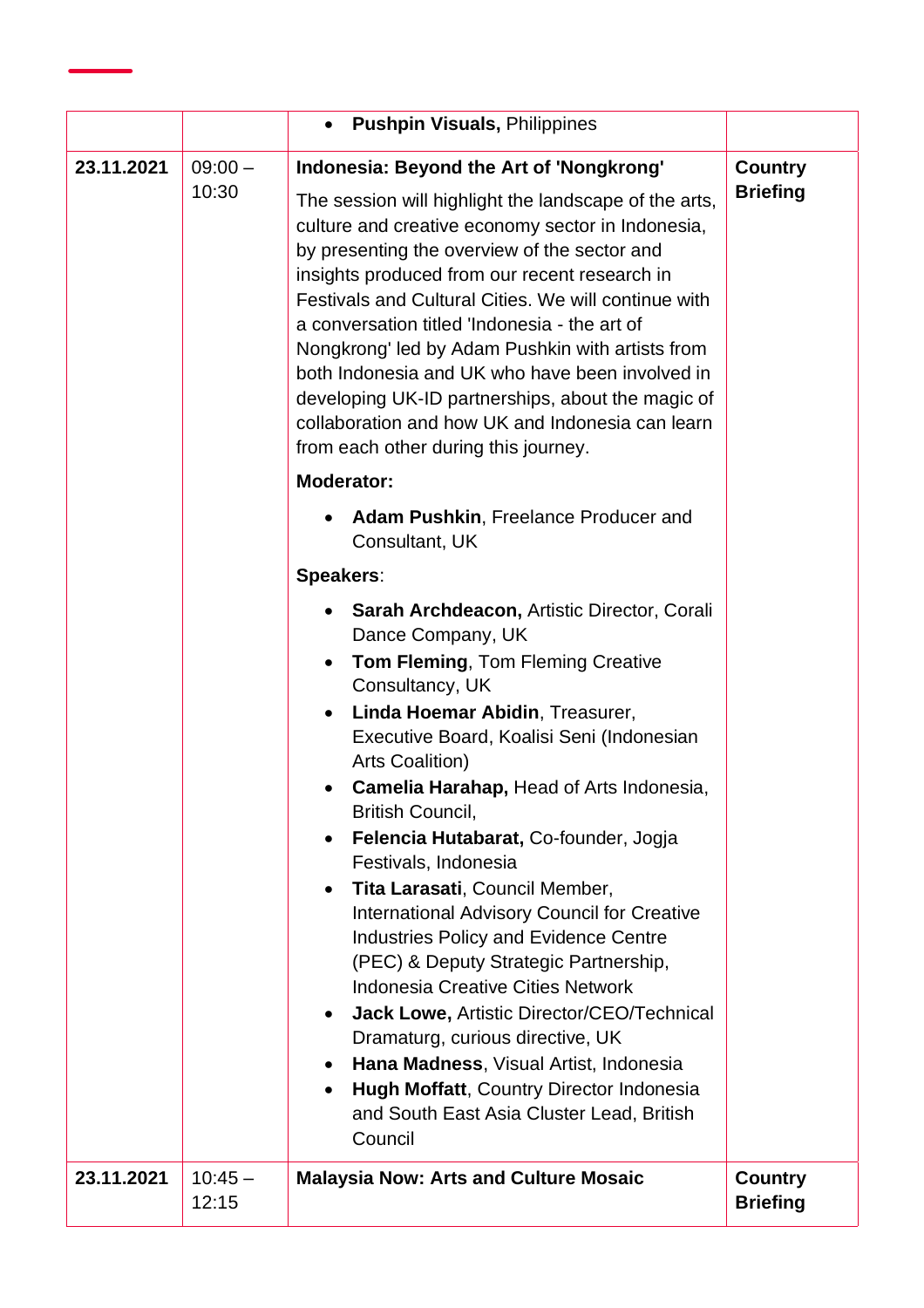|            |                    | The session will give us a retrospective and<br>forward look at the opportunities and diversity of<br>the arts, culture and creative economy sector in<br>Malaysia and highlight future collaboration<br>pathways between Malaysian and UK arts sectors<br>and practitioners. We will start with a discussion<br>between UK and Malaysian artists who<br>collaborated on a multimedia, cross-discipline<br>project called SuperEverything. The second part<br>will unpack two recent reports on the Malaysian<br>Arts sector and Cultural Cities, with the aim of<br>further identifying areas of connections and<br>collaborations between the two countries. |                 |
|------------|--------------------|----------------------------------------------------------------------------------------------------------------------------------------------------------------------------------------------------------------------------------------------------------------------------------------------------------------------------------------------------------------------------------------------------------------------------------------------------------------------------------------------------------------------------------------------------------------------------------------------------------------------------------------------------------------|-----------------|
|            |                    | <b>Moderator:</b>                                                                                                                                                                                                                                                                                                                                                                                                                                                                                                                                                                                                                                              |                 |
|            |                    | <b>Jo Kukathas, Writer, Director and Actress</b><br>and Co-founder of the Instant Café Theatre,<br>Malaysia                                                                                                                                                                                                                                                                                                                                                                                                                                                                                                                                                    |                 |
|            |                    | <b>Speakers:</b>                                                                                                                                                                                                                                                                                                                                                                                                                                                                                                                                                                                                                                               |                 |
|            |                    | <b>Christopher Thomas Allen, Light</b><br>$\bullet$<br>Surgeons, UK<br><b>Pauline Fan, Director of George Town</b><br>$\bullet$<br>Literary Festival and Creative Director of<br>Pusaka, Malaysia<br><b>Tom Fleming, Tom Fleming Creative</b><br>$\bullet$<br>Consultancy, UK<br>Jazreel Goh, Country Director Malaysia,<br><b>British Council</b><br>Dr Ann Lee, Award winning playwright,<br>writer, and Researcher, Malaysia<br>Lee Jia Ping, Researcher, Malaysia<br>Ng Chor Guan, Artist and Co-founder of                                                                                                                                                |                 |
|            |                    | Toccata Studio, Malaysia                                                                                                                                                                                                                                                                                                                                                                                                                                                                                                                                                                                                                                       |                 |
|            |                    | Izan Satrina, Chairwoman, Cendana,<br>$\bullet$<br>Malaysia                                                                                                                                                                                                                                                                                                                                                                                                                                                                                                                                                                                                    |                 |
| 23.11.2021 | $12:30 -$<br>13:30 | <b>Climate Change: What Does it Mean for Arts</b><br>and Cultural Rights?                                                                                                                                                                                                                                                                                                                                                                                                                                                                                                                                                                                      | <b>Thematic</b> |
|            |                    | The session will unpack the impact of climate<br>change on our cultural rights, asking questions<br>such as what is at stake and what role can arts<br>and culture play in the fight against climate<br>change? We will listen to artists and activists'<br>voices from diverse backgrounds and discuss how                                                                                                                                                                                                                                                                                                                                                    |                 |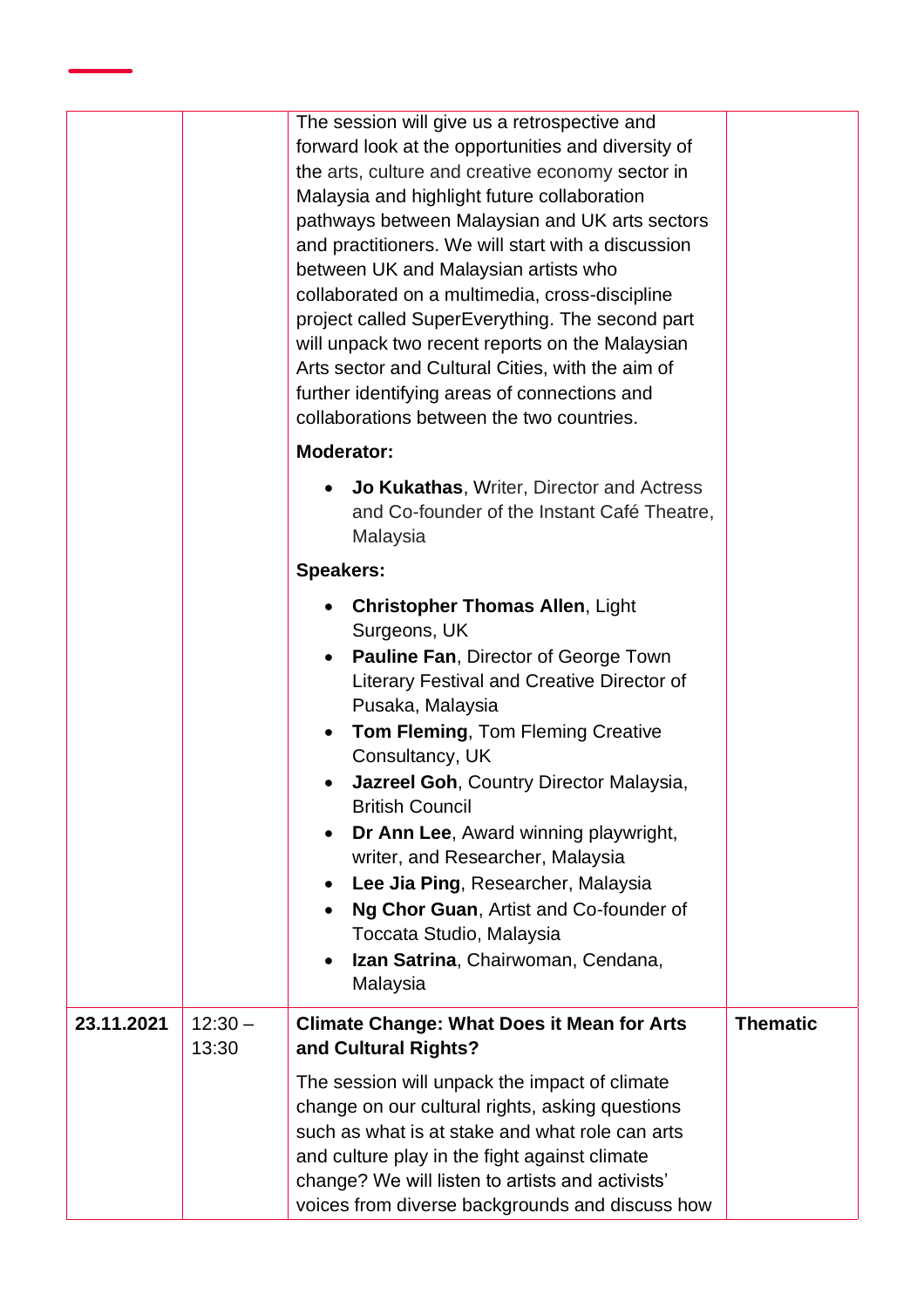|            |                    | sustainability is reflected through their artistic<br>practice.<br>We will share projects and case studies of artistic<br>collaborations that will demonstrate the role and<br>place of the arts in the fight against climate<br>change.<br><b>Moderator:</b><br><b>Milena Sesic, Professor of Cultural Policy &amp;</b><br>Cultural Management, Founder of UNESCO<br>Chair in Cultural Policy & Management,<br>University of Arts, Belgrade                                                                                                                                                                                                                                                                                                                                                                                                                                                                                                                                  |                                   |
|------------|--------------------|-------------------------------------------------------------------------------------------------------------------------------------------------------------------------------------------------------------------------------------------------------------------------------------------------------------------------------------------------------------------------------------------------------------------------------------------------------------------------------------------------------------------------------------------------------------------------------------------------------------------------------------------------------------------------------------------------------------------------------------------------------------------------------------------------------------------------------------------------------------------------------------------------------------------------------------------------------------------------------|-----------------------------------|
|            |                    | <b>Speakers:</b><br>David Finnigan, Artist, UK<br>Eleena Jamil, Founder, EJ Architects,<br>Malaysia<br><b>Shaq Koyok, Artist, Malaysia</b><br>Rosanna Lewis, Senior Programme<br>Manager, British Council<br>Alison Tickle, Co-founder, Julie's Bicycle,<br><b>UK</b>                                                                                                                                                                                                                                                                                                                                                                                                                                                                                                                                                                                                                                                                                                         |                                   |
| 24.11.2021 | $09:00 -$<br>10:30 | <b>The Viet Nam Connections</b><br>The Việt Nam Connections will shine a spotlight on<br>three UK - Việt Nam collaborations spanning<br>music, festival, theatre, arts and disability, and<br>sustainable thinking, design and making. We invite<br>you to join us discovering how these connections<br>were built, nurtured (throughout the Covid-19<br>pandemic), and are flourishing and bringing arts to<br>life in Hà Nội, Brighton, London and Cardiff. We<br>will also walk you through the cultural landscape of<br>Việt Nam from north to south, sharing about the<br>magical attractions of Vietnamese cities and the<br>young dynamic audience who are incredibly<br>receptive to new arts and cultural products.<br><b>Speakers:</b><br>Lola Lely, Designer, Artist, and Founder of<br>Lola Lely Studio and Wax Atelier<br>Mai Thang, Programmer, Music and<br>Conference, Monsoon Music Festival<br>Donna McGowan, Country Director Việt<br>Nam, British Council | <b>Country</b><br><b>Briefing</b> |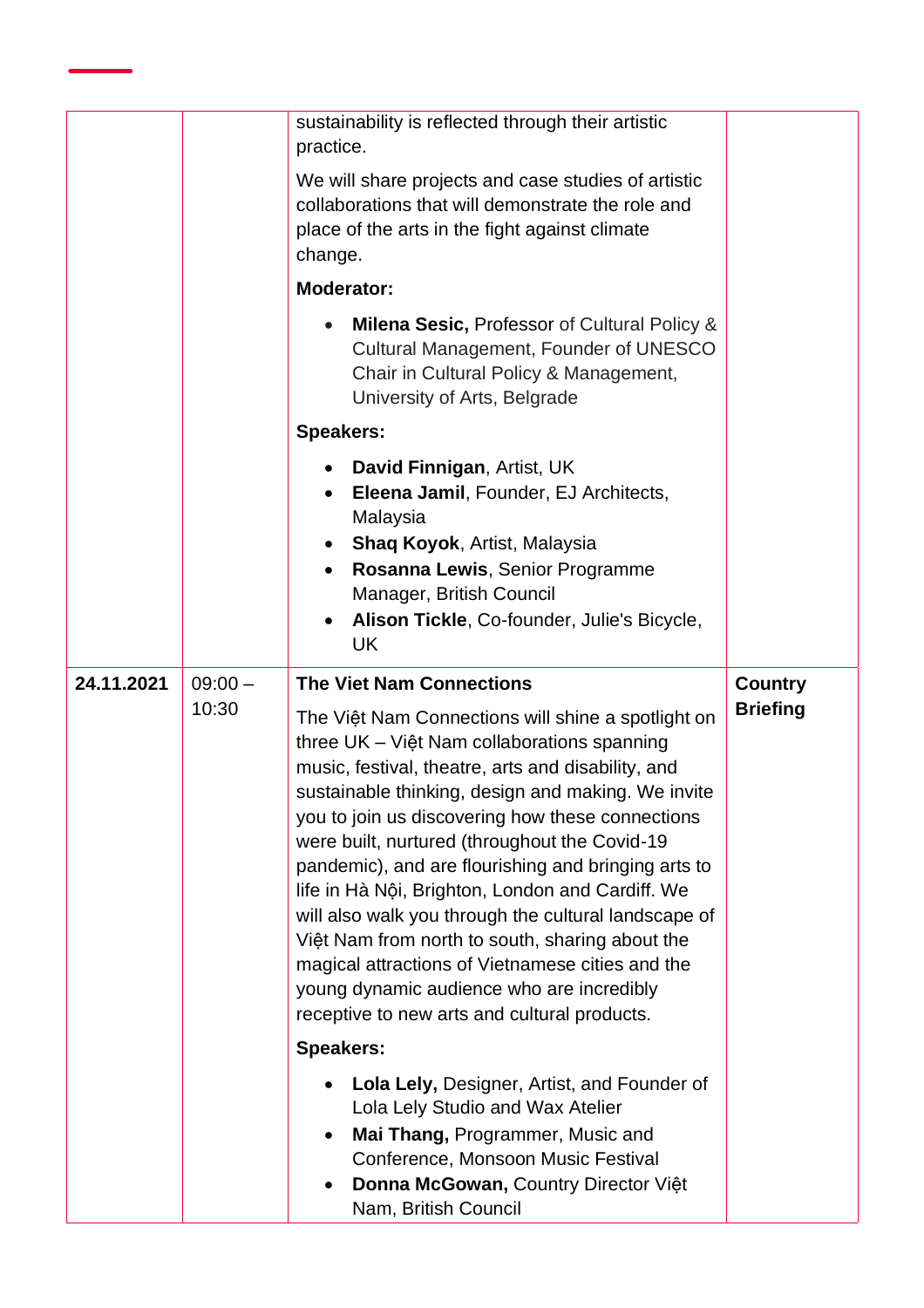|            |                    | Nguyễn Phương Thảo, Head of Arts Việt<br>$\bullet$<br>Nam, British Council<br>Nguyễn Quốc Trung, Music Composer,<br>Producer and Director of Monsoon Music<br>Festival<br>Nguyễn Thị Mộng Thu, Social Affairs<br>Manager, Tòhe<br>Nguyễn Vũ Tú Hằng, Manager, Hanoi<br>Grapevine<br>Phạm Trang Mỹ Linh, Artistic Director and<br>Founder of Mắt Trần Ensembles<br><b>Adam Ryan, Head of Music, The Great</b><br><b>Escape Festival</b><br>Thảo Vũ, Founder and Creative Director,<br>Kilomet 109<br>Trương Uyên Ly, Director, Hanoi<br>Grapevine<br>Ellis Wrightbrook, Senior Producer, Hijinx<br><b>Theatre</b>                                                                                                                                                                                                                                                    |                                   |
|------------|--------------------|---------------------------------------------------------------------------------------------------------------------------------------------------------------------------------------------------------------------------------------------------------------------------------------------------------------------------------------------------------------------------------------------------------------------------------------------------------------------------------------------------------------------------------------------------------------------------------------------------------------------------------------------------------------------------------------------------------------------------------------------------------------------------------------------------------------------------------------------------------------------|-----------------------------------|
| 24.11.2021 | $10:45 -$<br>12:15 | <b>Thailand: Arts for Change</b><br>The session with the theme "Arts for Change" will<br>provide an overview of the arts, culture and<br>creative economy sector in Thailand by looking at<br>current cultural and creative economy policies,<br>exploring the creative cities and creative districts<br>landscapes in Thailand, where creative hubs have<br>been an integral part to build social impact, and<br>discussing the current art scenes where artists are<br>doing exciting work to make arts more relevant to<br>the present society, looking at different social<br>agendas, promoting more inclusive approaches<br>towards the arts, and connecting arts more with<br>the public and communities.<br><b>Moderators:</b><br>Adulaya Hoontrakul, Independent Curator,<br><b>Thailand</b><br>Prof Joyce Yee, Lecturer, University of<br>Northumbria, UK | <b>Country</b><br><b>Briefing</b> |
|            |                    | <b>Speakers:</b><br>Wayla Amatathammachad, Founder, Loei<br>Art Fes, Thailand                                                                                                                                                                                                                                                                                                                                                                                                                                                                                                                                                                                                                                                                                                                                                                                       |                                   |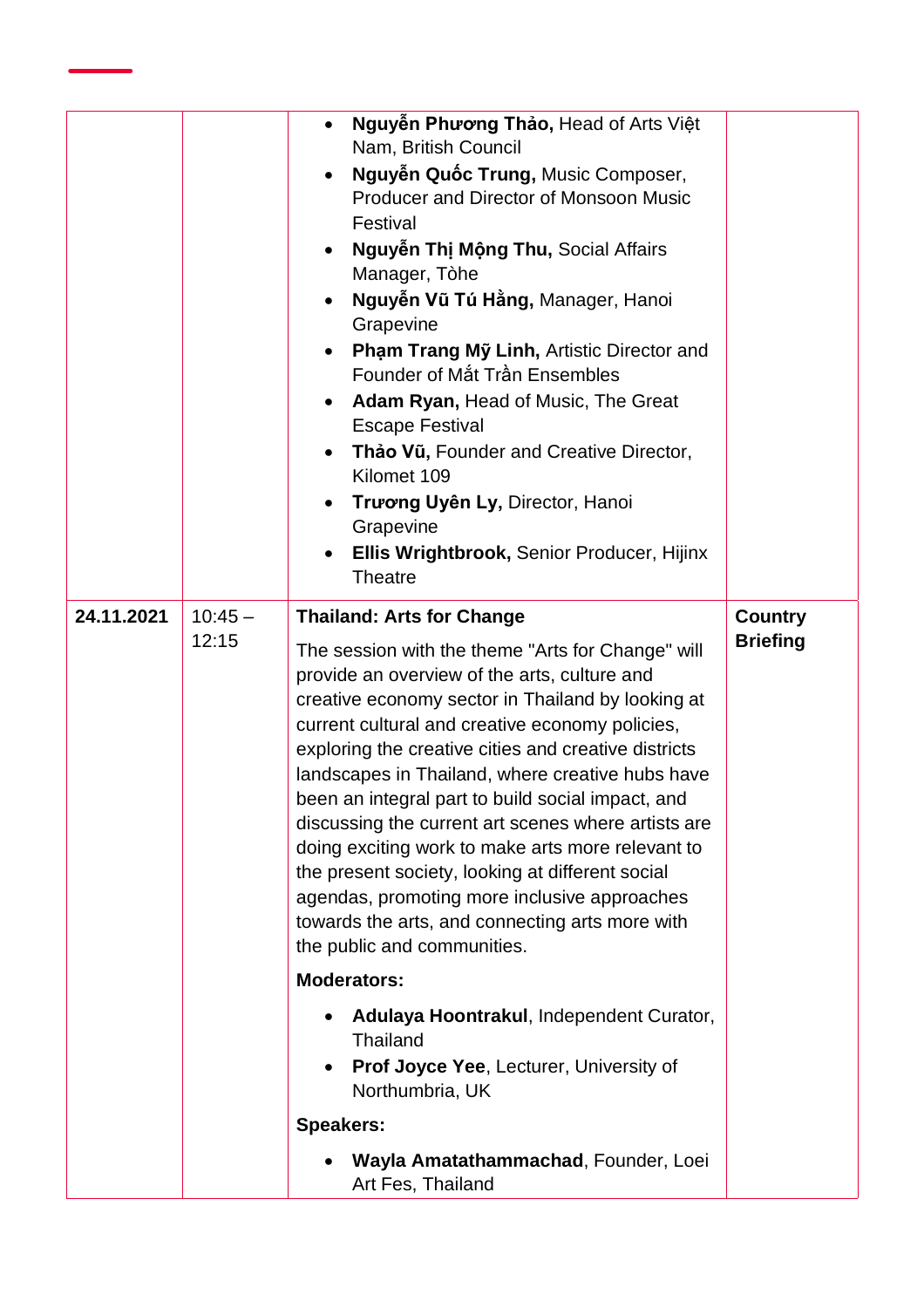|            |                    | Sirasar Boonma, Co-Founder, Hear &<br>$\bullet$<br>Found, Thailand<br>Nathanich Chaidee, Co-Founder, Ari<br>Around, Thailand<br>Prasop Riangngoen, Deputy Permanent<br>$\bullet$<br>Secretary, Ministry of Culture, Thailand<br>Dr Jaray Suwannachart, Co-Founder,<br>Songkhla Heritage Trust, Thailand<br>Kawita Vatanajyangkur, Artist, Thailand<br>$\bullet$<br>Martin Venzky-Stalling, Committee<br>Member, Creative Chiang Mai, Thailand<br>Pichit Virankabutra, Deputy Director,<br>$\bullet$<br>Creative Economy Agency, Thailand                                                                                                                           |                 |
|------------|--------------------|--------------------------------------------------------------------------------------------------------------------------------------------------------------------------------------------------------------------------------------------------------------------------------------------------------------------------------------------------------------------------------------------------------------------------------------------------------------------------------------------------------------------------------------------------------------------------------------------------------------------------------------------------------------------|-----------------|
| 24.11.2021 | $12:30 -$<br>13:30 | Arts for All?<br>The session focuses on the Arts and<br>Inclusion agenda under the concept "Arts for All?",<br>which is to question and challenge the current<br>status of Arts and Inclusion in South East Asia. It<br>will start with a broad overview by a<br>keynote speaker to be followed by presentations<br>from South East Asian speakers who will reflect<br>on their inclusion journey, looking at<br>issues, success stories, and challenges. The<br>speakers will later engage in a panel discussion<br>led by Dr Alice Fox to explore what needs<br>to be improved in order to make arts more<br>inclusive for South East Asia.<br><b>Moderator:</b> | <b>Thematic</b> |
|            |                    | Dr Alice Fox, Principal Lecturer, University<br>of Brighton, UK<br><b>Speakers:</b><br>Rhadem Morados, Film Director,<br>$\bullet$<br>Philippines<br>Dr Nitipat Pholchai Artist, Spine Party<br>$\bullet$<br>Movement, Thailand<br>Dr San San Oo, Psychiatrist, Aung Clinic<br>$\bullet$<br>Mental Health Initiative, Myanmar<br><b>Sophon Tubklong, Artist, Spine Party</b><br>٠<br>Movement, Thailand                                                                                                                                                                                                                                                            |                 |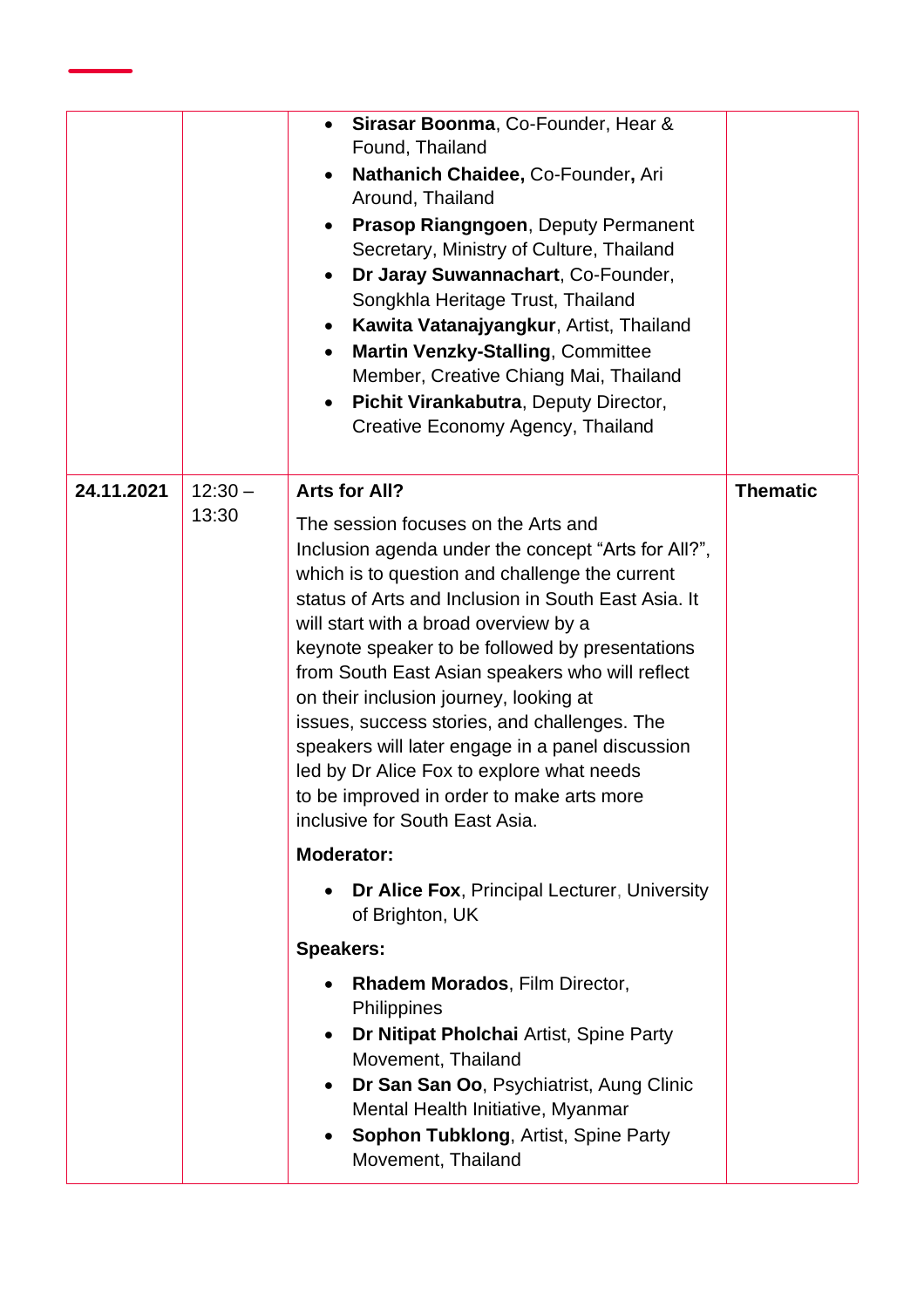| 25.11.2021 | $09:00 -$<br>10:30 | <b>Entry Points Between the Philippines and UK</b><br>The session aims to give an overview of<br>connections and challenges between the UK and<br>Philippines from a cultural and socio-economic<br>perspective. It will explore existing links created<br>through the arts, trade and migration, and reflect<br>on how these can become gateways for artistic<br>collaboration, innovation, and stronger cultural<br>relations.                                                                                                                                                                                                             | Country<br><b>Briefing</b> |
|------------|--------------------|----------------------------------------------------------------------------------------------------------------------------------------------------------------------------------------------------------------------------------------------------------------------------------------------------------------------------------------------------------------------------------------------------------------------------------------------------------------------------------------------------------------------------------------------------------------------------------------------------------------------------------------------|----------------------------|
|            |                    | <b>Moderator:</b>                                                                                                                                                                                                                                                                                                                                                                                                                                                                                                                                                                                                                            |                            |
|            |                    | Dr. Rafael Schacter, Curator; Lecturer,<br>Anthropology and Material Culture,<br><b>University College London</b>                                                                                                                                                                                                                                                                                                                                                                                                                                                                                                                            |                            |
|            |                    | <b>Speakers:</b>                                                                                                                                                                                                                                                                                                                                                                                                                                                                                                                                                                                                                             |                            |
|            |                    | Pio Abad, Visual artist, UK/Philippines<br>Pauline Juan, Executive Director, Center<br>for International Trade Expositions and<br>Missions (CITEM), Philippines<br>Deirdre McKay, Professor of Sustainable<br>$\bullet$<br>Development, Keele University, Chair,<br><b>ASEAS-UK</b><br>Hon. Loren Legarda, Deputy Speaker,<br>$\bullet$<br>District Representative Antique, Philippines<br><b>Chris Millado, Artistic Director, Cultural</b><br>Center of the Philippines<br>Lotus Postrado, Country Director<br>Philippines, British Council<br>Malaya del Rosario, Head of Arts and<br>Creative Industries Philippines, British<br>Council |                            |
| 25.11.2021 | $10:45 -$<br>11:45 | <b>Connections That Count</b><br>This facilitated networking session is what makes<br>Partner South East Asia unique and different from<br>other events. It targets arts and culture<br>professionals who want to (1) meet new contacts<br>(2) expand markets and audiences and (3) explore<br>new opportunities in South East Asia and the UK.<br>Participants will enjoy this interactive and<br>meaningful session, which is the final activity of the<br>four-day event.                                                                                                                                                                 | Live<br><b>Networking</b>  |
|            |                    | <b>Moderator:</b>                                                                                                                                                                                                                                                                                                                                                                                                                                                                                                                                                                                                                            |                            |